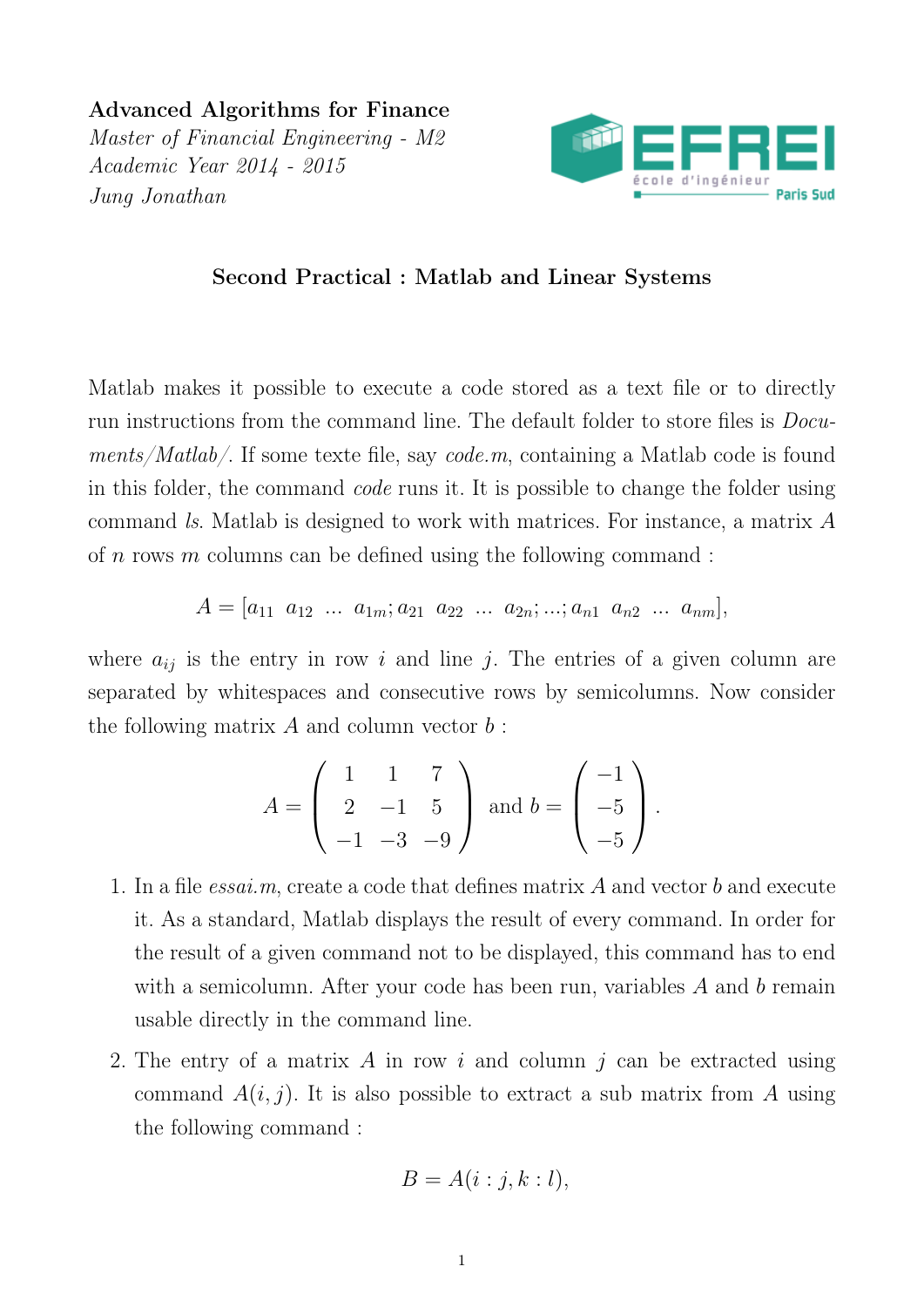where i and j are the first and last row of the sub-matrix and k and l are its first and last column. Using command line, extract row vector  $(-3, -9)$ from matrix A.

3. Command  $A(i, j) = x$  modifies entry of row i and column j of matrix A. Similarly, one can modify a whole sub-matrix using the following command :

$$
A(i:j,k:l) = X,
$$

where i and j are the first and last row of the sub-matrix and k and l are its first and last column. Using command line, replace row vector  $(2, -1)$  in matrix A by row vector  $(3, 3)$ .

4. In Matlab, functions are text files whose first line reads :

function 
$$
r = f(a_1, a_2, ...).
$$

Here f is the name of the function,  $a_1, a_2, \ldots$  are its arguments and r is the result returned by the function. The file containing this function must be named as the function itself : here the name of the file should be  $f.m.$  Write a function my\_sum whose arguments are two matrices of the same size and that returns their sum.

5. if conditions are written in the following way in Matlab :

```
if(a operator b)
...
else
...
end
```
Here, the else statement is optional and the (comparison) operator can be  $=$  (equal), < (less than), < (less than or equal to), > (greater than), >= (greater than or equal to),  $\sim$ = (different). Modify the code written in question 4) so that, if the two matrices do not have the same size, the code returns 0 are display an error message with command  $disp('text')$ .

Remark : The number of rows of a matrix A is found using command  $size(A, 1)$  and its number of columns using command  $size(A, 2)$ .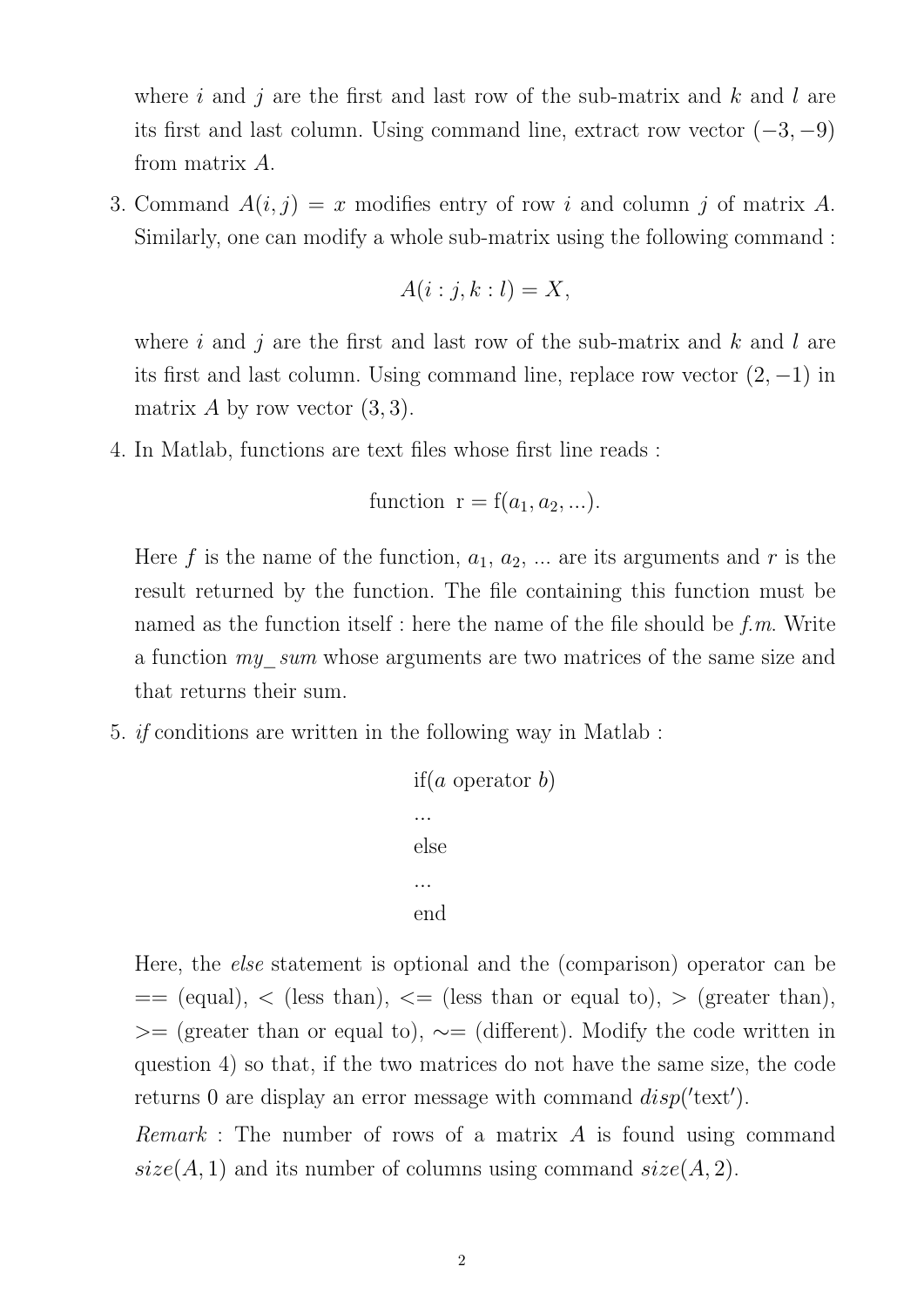6. For loops are written as follows in Matlab :

```
for i = first : step : last
...
end
```
Write a function fonction *my* transpose that returns the transpose of a matrix A using for loops and assigning the entries of the transpose matrix one by one. You can check the result using the built-in transpose command.

- 7. Write a function *index* max that returns the index k of the maximum of a column vector b.
- 8. Write a function Gauss\_line that takes a matrix A and a column vector b and that performs Gaussian elimination on augmented matrix  $A|b$ . This function will return the augmented matrix in reduced row echelon form.
- 9. Use the function written in Question 8) to solve system  $Ax = b$ . Precise also the rank of the matrix A. Consider the following matrices :

*i*) 
$$
A_1 = \begin{pmatrix} 1 & 1 & 7 \ 2 & -1 & 5 \ -1 & -3 & -9 \end{pmatrix}
$$
 and  $b_1 = \begin{pmatrix} -1 \ -5 \ -5 \end{pmatrix}$ .  
\n*ii*)  $A_2 = \begin{pmatrix} 1 & 2 & 3 & 2 & -2 \ 5 & 6 & 7 & -2 & -6 \ 8 & 9 & 1 & 4 & 0 \end{pmatrix}$  and  $b_2 = \begin{pmatrix} 14 \ 38 \ 29 \end{pmatrix}$   
\n*iii*)  $A_3 = \begin{pmatrix} 1 & -1 & 3 & 2 & 4 \ 5 & -5 & 7 & 10 & 12 \ 8 & -8 & 1 & 16 & 9 \end{pmatrix}$  and  $b_3 = \begin{pmatrix} 14 \ 38 \ 29 \end{pmatrix}$ 

- 10. Using command *linsolve*, solve system  $A_1x = b_1$  and  $A_2x = b_2$ . Compare the results with those obtained in Question 9).
- 11. We assume that the linear pricing hypothesis held. Write a function Complete StatePrices that tells wether a market model over one period (given by a matrix  $S_1$  and a column vector  $S_0$ ) is complete and this case computes a vector of state prices if there exists one. You will use the function written in Question 8) to compute ranks and to solve linear systems.
- 12. We remark that if N is a matrix of generator of  $Ker(A_2)$ , for all vector c